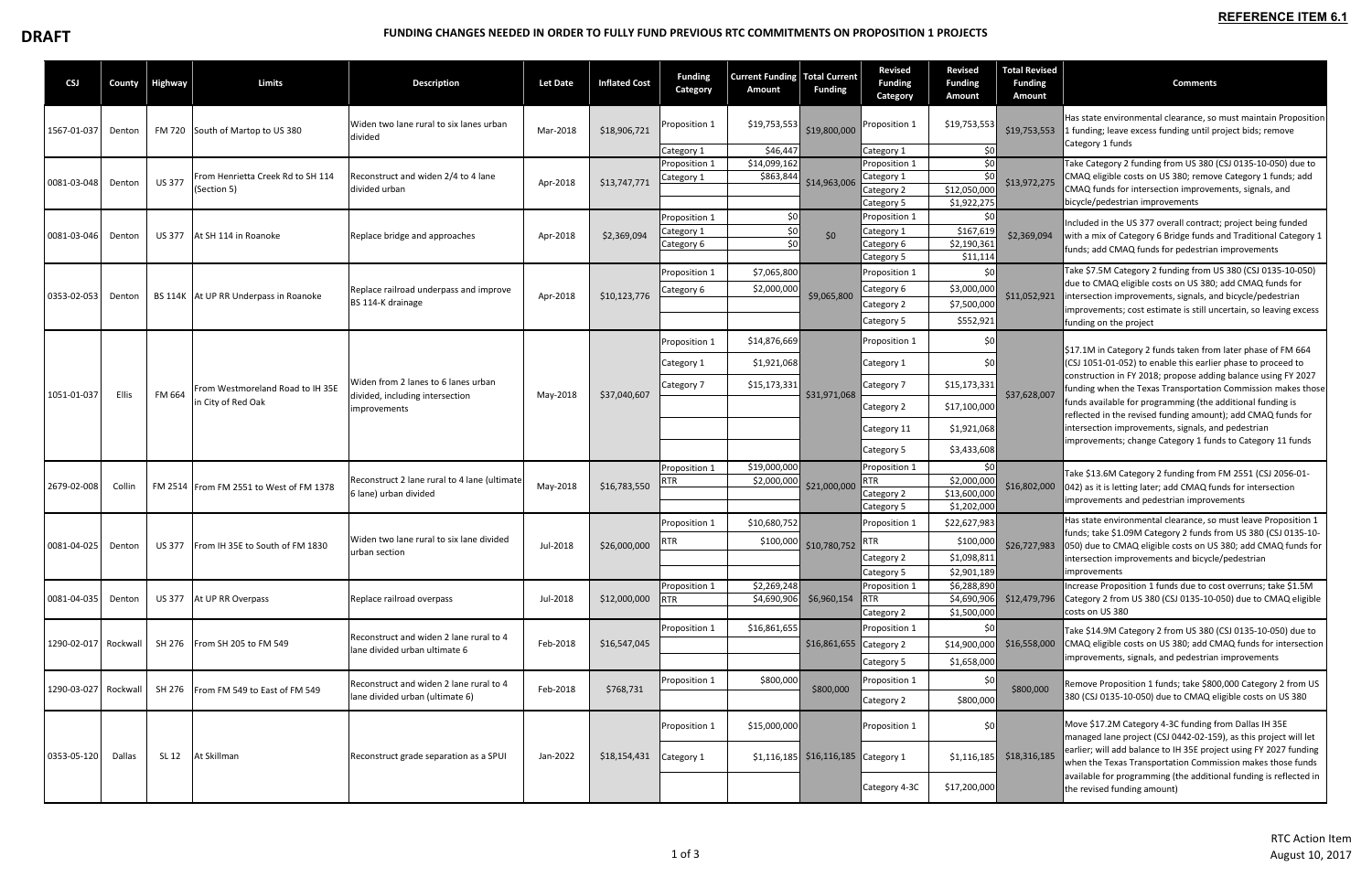## **DRAFT EXAMPLE AND A FUNDING CHANGES NEEDED IN ORDER TO FULLY FUND PREVIOUS RTC COMMITMENTS ON PROPOSITION 1 PROJECTS**

| <b>CSJ</b>           | County | Highway                | <b>Limits</b>                                              | <b>Description</b>                                                                                                                                                                | <b>Let Date</b> | <b>Inflated Cost</b> | <b>Funding</b><br>Category        | <b>Current Funding Total Current</b><br>Amount | <b>Funding</b>            | <b>Revised</b><br><b>Funding</b><br>Category | <b>Revised</b><br><b>Funding</b><br><b>Amount</b> | <b>Total Revised</b><br><b>Funding</b><br><b>Amount</b> | <b>Comments</b>                                                                                                                                                                                                                                                                                                                                                                                                                                                                                                                                                                                                                                        |
|----------------------|--------|------------------------|------------------------------------------------------------|-----------------------------------------------------------------------------------------------------------------------------------------------------------------------------------|-----------------|----------------------|-----------------------------------|------------------------------------------------|---------------------------|----------------------------------------------|---------------------------------------------------|---------------------------------------------------------|--------------------------------------------------------------------------------------------------------------------------------------------------------------------------------------------------------------------------------------------------------------------------------------------------------------------------------------------------------------------------------------------------------------------------------------------------------------------------------------------------------------------------------------------------------------------------------------------------------------------------------------------------------|
|                      |        |                        |                                                            |                                                                                                                                                                                   |                 |                      | Proposition 1                     | \$6,045,000                                    | \$8,460,000               | Proposition 1                                | \$0                                               |                                                         |                                                                                                                                                                                                                                                                                                                                                                                                                                                                                                                                                                                                                                                        |
| 0430-01-057          | Dallas |                        |                                                            |                                                                                                                                                                                   |                 |                      | Category 1                        | \$400,000                                      |                           | Category 1                                   | \$0                                               |                                                         | Take \$7.4M Category 2 funding from US 380 (CSJ 0135-10-050)                                                                                                                                                                                                                                                                                                                                                                                                                                                                                                                                                                                           |
|                      |        | SH 352                 | North of Kearney Street to US 80 EB<br>frontage Road       | Reconstruct 4 lane undivided rural to 4<br>lane divided urban roadway                                                                                                             | Apr-2019        | \$10,726,868         | Category 12<br>Revolver           | \$2,015,000                                    |                           | Category 12<br>(MPO Revolver)                | \$2,015,000                                       |                                                         | due to CMAQ eligible costs; take \$500,000 Category 2 funding<br>\$11,016,700   from SH 78 (CSJ 0009-02-067) due to CMAQ eligible costs; sdd<br>CMAQ funding for intersection improvements and pedestrian<br>improvements; Change Category 1 funds to Category 11 funds                                                                                                                                                                                                                                                                                                                                                                                |
|                      |        |                        |                                                            |                                                                                                                                                                                   |                 |                      |                                   |                                                |                           | Category 2                                   | \$7,900,000                                       |                                                         |                                                                                                                                                                                                                                                                                                                                                                                                                                                                                                                                                                                                                                                        |
|                      |        |                        |                                                            |                                                                                                                                                                                   |                 |                      |                                   |                                                |                           | Category 11<br>Category 5                    | \$400,000<br>\$701,700                            |                                                         |                                                                                                                                                                                                                                                                                                                                                                                                                                                                                                                                                                                                                                                        |
|                      |        |                        |                                                            |                                                                                                                                                                                   |                 |                      | Proposition 1                     | \$9,482,820                                    | \$10,256,618              | Proposition 1                                | \$0                                               |                                                         | Take \$9.25M Category 2 funding from US 380 (CSJ 0135-10-050)<br>due to CMAQ eligible costs; sdd CMAQ funding for intersection                                                                                                                                                                                                                                                                                                                                                                                                                                                                                                                         |
|                      |        |                        |                                                            | Widen from 2 lane rural to 4 lane urban                                                                                                                                           |                 |                      | Category 1                        | \$773,798                                      |                           | Category 1                                   | \$0                                               |                                                         |                                                                                                                                                                                                                                                                                                                                                                                                                                                                                                                                                                                                                                                        |
| 1015-01-023 Rockwall |        |                        | FM 3549 From IH 30 to North of SH 66                       | divided                                                                                                                                                                           | May-2018        | \$10,808,275         |                                   |                                                |                           | Category 2                                   | \$9,250,000                                       | \$10,883,298                                            | improvements, signals, and pedestrian improvements; vhange                                                                                                                                                                                                                                                                                                                                                                                                                                                                                                                                                                                             |
|                      |        |                        |                                                            |                                                                                                                                                                                   |                 |                      |                                   |                                                |                           | Category 11<br>Category 5                    | \$773,798<br>\$859,500                            |                                                         | Category 1 funds to Category 11 funds                                                                                                                                                                                                                                                                                                                                                                                                                                                                                                                                                                                                                  |
|                      |        |                        |                                                            |                                                                                                                                                                                   |                 |                      |                                   |                                                |                           |                                              |                                                   |                                                         |                                                                                                                                                                                                                                                                                                                                                                                                                                                                                                                                                                                                                                                        |
| 2056-01-042          | Collin |                        | FM 2551 FM 2514 to FM 2170                                 | Reconstruct and widen 2 lane rural to 6<br>lane urban divided                                                                                                                     | Jan-2020        | \$44,570,571         | Proposition 1                     | \$0                                            | \$38,099,111              | Proposition 1                                | \$0                                               | \$44,570,571                                            | Move \$13.6M Category 2 funding to FM 2514 (CSJ 2679-02-008);<br>Add \$13.6M in Category 2 to outer year (FY 2027) once the Texas<br>Transportation Commission makes those funds available for<br>programming (the additional funding is refleced in the revised<br>funding amount); utility delay issues on this project; sdd<br>\$6,471,460 Category 2 funds due to cost overrun                                                                                                                                                                                                                                                                     |
|                      |        |                        |                                                            |                                                                                                                                                                                   |                 |                      | Category 2                        | \$38,099,111                                   |                           | Category 2                                   | \$44,570,571                                      |                                                         |                                                                                                                                                                                                                                                                                                                                                                                                                                                                                                                                                                                                                                                        |
| 2964-01-048          | Dallas | SH 161                 |                                                            | Widen and reconstruct 4 lane (6 lanes<br>during peak period) to 8 general purpose<br>lanes                                                                                        | Jun-2018        | \$57,000,000         | Proposition 1                     | \$0                                            |                           | Proposition 1                                | \$0                                               |                                                         | Move \$25M Category 12 funding to LBJ East Phase III (CSJ 2374-<br>02-053) in exchange for \$25M Category 4-3C; move \$32M + \$5M<br>more (as it is not needed on SH 161) Category 12 to IH 35E (CSJ<br>0442-02-159) and move \$32M Category 4-3C back to SH 161 to<br>$$57,000,000$ make the project whole; these funding exchanges advance this<br>project to FY 2018, as it will be ready to let then and the other<br>two projects will not be ready; also, Category 12 funds are not<br>formally awarded by the Commission, so another category (4-3C)<br>must be used                                                                            |
|                      |        |                        | South of SH 183 to North of Belt Line                      |                                                                                                                                                                                   |                 |                      | Category 12<br>Clear Lanes        |                                                | \$62,000,000 \$62,000,000 | Category 12<br>Clear Lanes                   | 50 <sup>1</sup>                                   |                                                         |                                                                                                                                                                                                                                                                                                                                                                                                                                                                                                                                                                                                                                                        |
|                      |        |                        |                                                            |                                                                                                                                                                                   |                 |                      |                                   |                                                |                           | Category 4-3C                                | \$57,000,000                                      |                                                         |                                                                                                                                                                                                                                                                                                                                                                                                                                                                                                                                                                                                                                                        |
|                      |        | <b>US 380</b><br>Line) | US 377 to West of CR 26 (County                            |                                                                                                                                                                                   |                 | \$129,360,761        | Proposition 1                     | \$0                                            | \$101,928,061             | Proposition 1                                | \$0                                               |                                                         | Add CMAQ funds for several new grade separations along the US<br>380 corridor, along with intersection improvements and<br>pedestrian improvements; move earlier fiscal year Category 2                                                                                                                                                                                                                                                                                                                                                                                                                                                                |
|                      |        |                        |                                                            | Widen 4 to 6 lanes divided urban w/int-<br>improvements new grade separations at<br>FM 423, FM 720, Navo Rd, Teel Pkwy, and<br>Legacy Dr                                          |                 |                      | Category 2                        | \$87,650,941                                   |                           | Category 2                                   | \$51,250,941                                      |                                                         |                                                                                                                                                                                                                                                                                                                                                                                                                                                                                                                                                                                                                                                        |
| 0135-10-050 Denton   |        |                        |                                                            |                                                                                                                                                                                   | May-2021        |                      | Category 7                        | \$14,277,120                                   |                           | Category 7                                   | \$14,277,120                                      |                                                         | \$129,728,061 funding to other projects (\$54.49M) and replace with out-year<br>Category 2 funding (FY 2027) once the Texas Transportation                                                                                                                                                                                                                                                                                                                                                                                                                                                                                                             |
|                      |        |                        |                                                            |                                                                                                                                                                                   |                 |                      |                                   |                                                |                           | Category 5                                   | \$64,200,000                                      |                                                         | Commission makes those funds available for programming; add<br>funding due to higher cost estimate                                                                                                                                                                                                                                                                                                                                                                                                                                                                                                                                                     |
| 2374-02-053          | Dallas |                        | West of the KCS RR (West of SH 78) to<br>IH 30 (Phase III) | Widen 8 to 10 GP lanes, reconstruct<br>existing 2 to 4 concurrent HOV/MGD<br>lanes, reconstruct existing 4/6<br>discontinuous to continuous frontage<br>roads & IH 30 interchange | Jul-2020        | \$876,830,295        | Proposition 1                     | \$0                                            | \$450,000,000             | Proposition 1                                | \$0                                               | \$181,000,000                                           | On IH 635 East Funding Changes page, moved \$100M Category<br>12 to the North/South Arterials project in Collin County (in order<br>to add Category 2 to the IH 635E Phase I project); moved \$25M<br>Category 4-3C and \$44M Category 12 from IH 635E Phase II (this<br>project) to US 380 project (from Denton County line to Hunt<br>County line); move \$25M Category 4-3C funds from this project<br>to SH 161 and replace it with \$25M Category 12 funds from SH<br>161 project (CSJ 2964-01-048); move \$25M Category 4-3C from<br>this project to IH 35E at FM 664 and replace it with \$25M<br>Category 12 from the IH 35E at FM 664 project |
|                      |        | IH 635                 |                                                            |                                                                                                                                                                                   |                 |                      | Category 4-3C                     | \$200,000,000                                  |                           | Category 4-3C                                | \$125,000,000                                     |                                                         |                                                                                                                                                                                                                                                                                                                                                                                                                                                                                                                                                                                                                                                        |
|                      |        |                        |                                                            |                                                                                                                                                                                   |                 |                      | Category 2                        | \$100,000,000                                  |                           |                                              |                                                   |                                                         |                                                                                                                                                                                                                                                                                                                                                                                                                                                                                                                                                                                                                                                        |
|                      |        |                        |                                                            |                                                                                                                                                                                   |                 |                      | Category 12<br><b>Clear Lanes</b> | \$150,000,000                                  |                           | Category 12<br>Clear Lanes                   | \$56,000,000                                      |                                                         |                                                                                                                                                                                                                                                                                                                                                                                                                                                                                                                                                                                                                                                        |